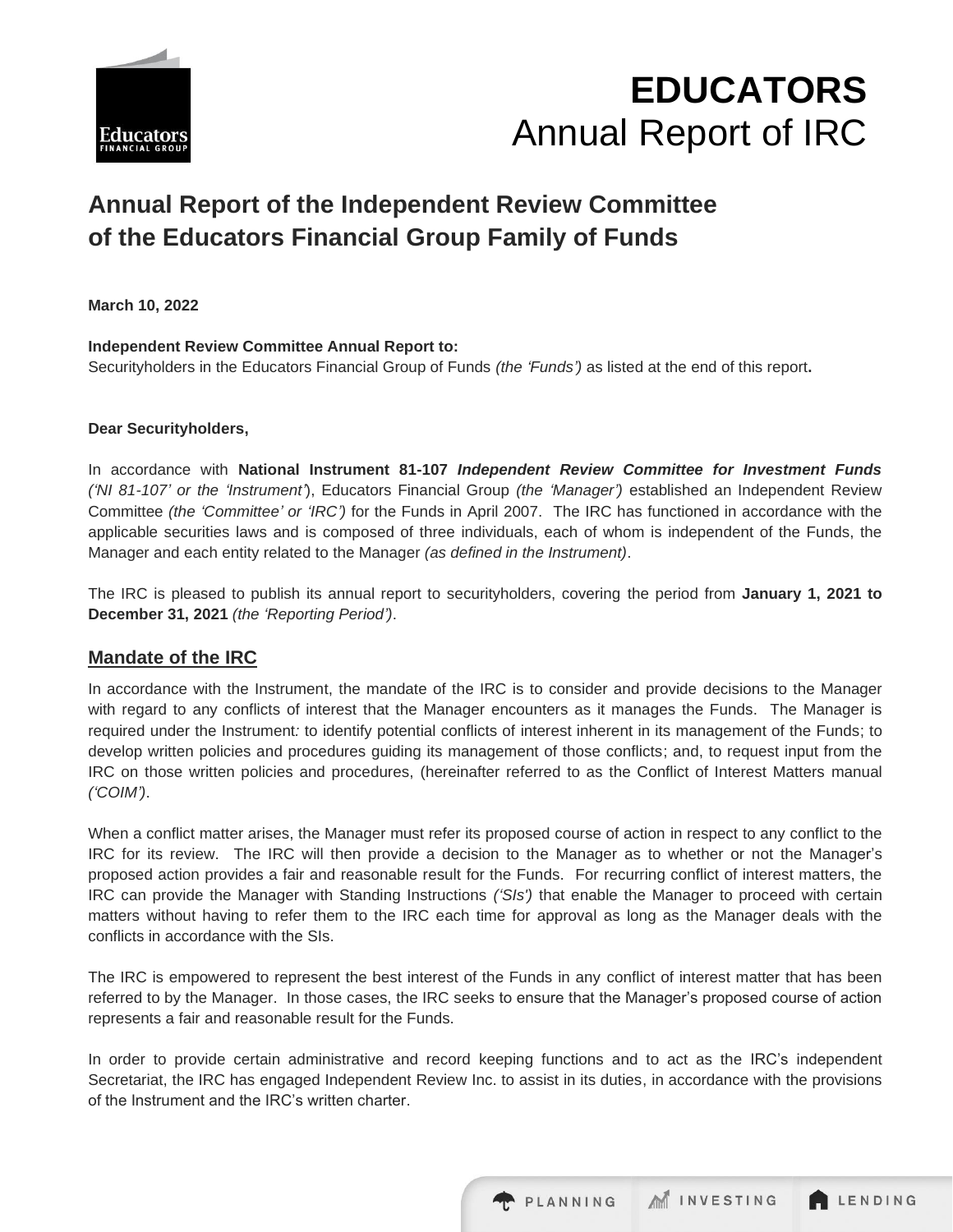# **Composition of the IRC**

**The current members of the IRC and their principal occupations are as follows:**

| <b>Name and Municipality</b><br>of Residence  | <b>Principal Occupation</b>                                                                 | <b>Term of Office</b>                                                                                  |
|-----------------------------------------------|---------------------------------------------------------------------------------------------|--------------------------------------------------------------------------------------------------------|
| Ken Thomson, Chair<br>Toronto, Ontario.       | President,<br>Universal Financial Corp.,<br>an Investment<br><b>Holding Company</b>         | Initial Appointment:<br>November 29, 2017<br>Re-appointed effective January 1,<br>2021 for three years |
| <b>Audrey Robinson</b><br>Burlington, Ontario | Investment professional,<br><b>Board Director</b>                                           | Initial Appointment:<br>November 13, 2018<br>Re-appointed effective January 1,<br>2022 for three years |
| W. William Woods<br>Toronto, Ontario          | Consultant, Lawyer,<br>former CEO of the Bermuda<br>Stock Exchange,<br>Independent Director | Initial Appointment:<br>December 8, 2016<br>Re-appointed effective January 1,<br>2020 for three years  |

Audrey Robinson was re-appointed on March 10, 2022, for a further three-year term with effect from January 1, 2022.

#### **Members' Fees**

In aggregate, the IRC members were paid \$57,500 plus applicable taxes during the Reporting Period. The Manager also paid \$15,000 plus applicable taxes to Independent Review Inc. during the Reporting Period.

# **Compensation and Indemnification**

#### **Review of Compensation**

The IRC reviews its compensation annually, considering the following:

- The nature and extent of the workload of each member of the IRC, including the commitment of time and energy expected from each member,
- The number of meetings required by the IRC, including special meetings to consider conflict issues brought to the Committee,
- Industry best practices, including industry averages and surveys on IRC compensation, and,
- The complexity of the conflict issues brought to the IRC.

The IRC determined that no changes were required in its compensation.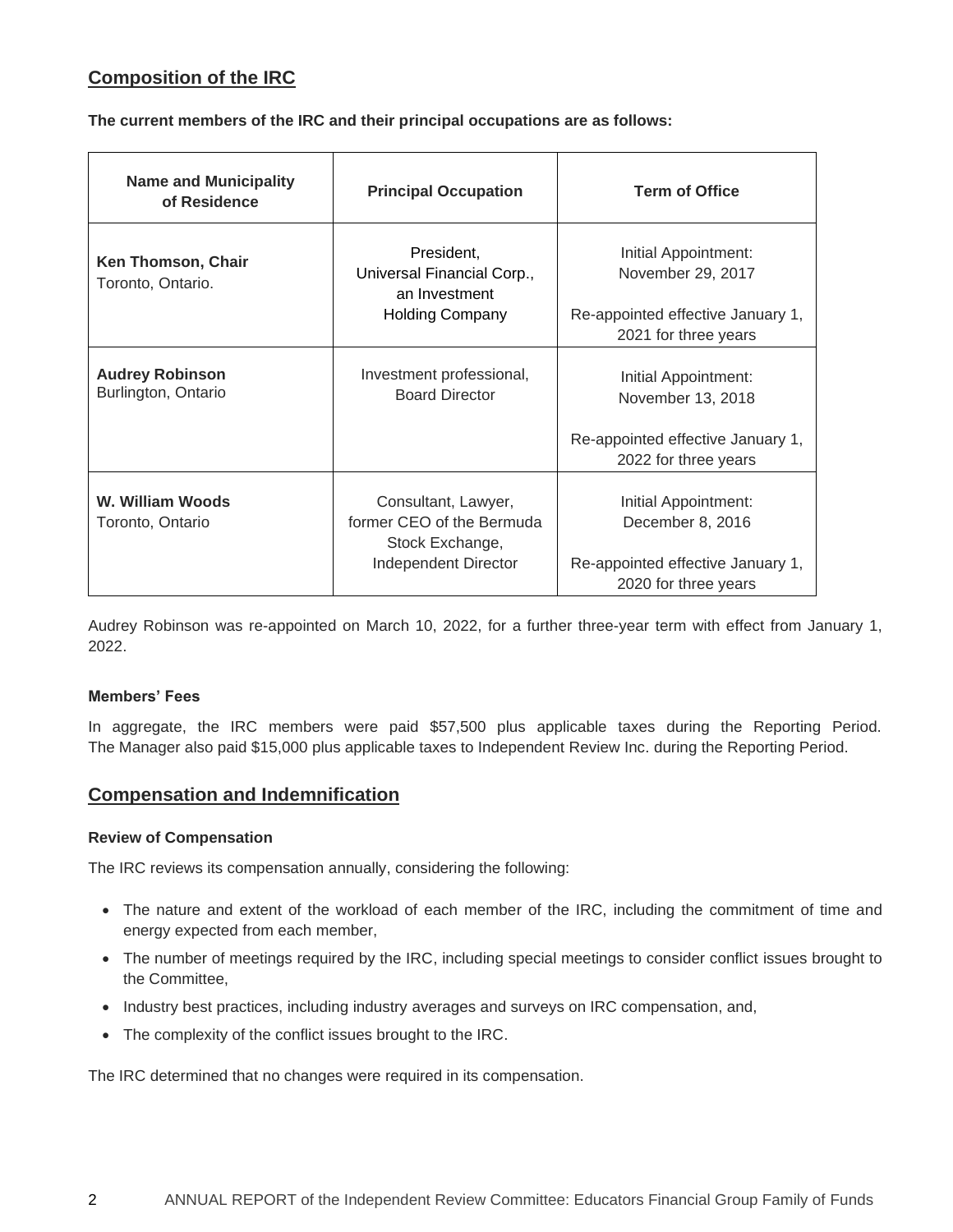#### **Indemnities Granted**

The Funds and the Manager have provided each IRC Member with a contractual indemnity in keeping with NI 81- 107. The Funds or the Manager paid no payments to the IRC Members pursuant to this indemnity during the Reporting Period.

## **Disclosure of IRC Members' Holdings**

As of December 31, 2021, the IRC Members did not beneficially own *(directly or indirectly)*:

- Any units in any of the Funds,
- Any interests in the Manager, or,
- Any interests in a company or person that provides services to the Manager or any Fund.

## **Decisions and Approvals**

The IRC did not provide any decisions or approvals during the Reporting Period.

### **Standing Instructions Approved**

The IRC has approved three (3) Standing Instructions *("*Sis*")* which constitute a written approval or decision from the IRC that permits the Manager to proceed with the specific action*(s)* set out in the SIs on an ongoing basis, without having to refer the conflict of interest matter, or its proposed action to the IRC, provided that the Manager complies with the terms and conditions of the SI. In each case, the SI required the Manager to comply with its related policy and procedures and to report periodically to the IRC. The Manager relied on the SIs during the Reporting Period.

#### **Standing Instruction No. 1: Omnibus.**

This SI deals with a number of conflicts of interest matters including:

- 1. Soft-dollar arrangements
- 2. Best execution
- 3. Participation in new issues underwritten by affiliated dealers
- 4. Allocation of investment opportunities
- 5. Trade error policy
- 6. Proxy voting procedures
- 7. Security valuation policies
- 8. Personal trading by the money managers
- 9. Personal trading by the Manager
- 10. Confidentiality policy
- 11. Expense allocation

**Standing Instruction No. 2: Related Party Issues: Securities of a Related Issuer Standing Instruction No. 3: Related Party Issues: Related Underwritings**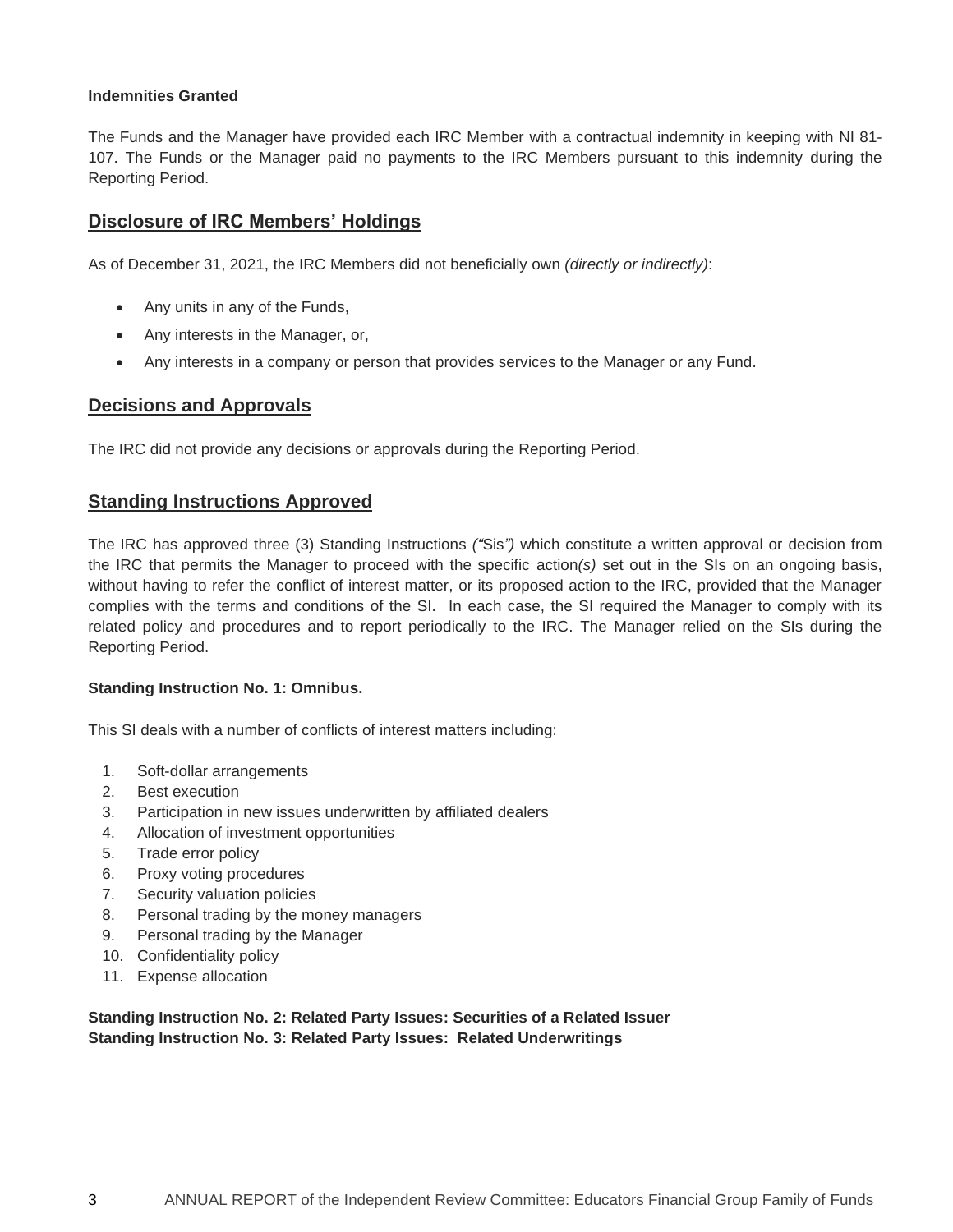# **Manager's Report on its Standing Instructions**

In accordance with the Instrument, the Manager provided annual written reports to the IRC describing its reliance on the SIs during the Reporting Period.

## **Funds served by the IRC**

Educators Monitored Aggressive Portfolio Educators Monitored Balanced Portfolio Educators Monitored Conservative Portfolio Educators Monitored Growth Portfolio Educators Balanced Fund Educators Bond Fund Educators Dividend Fund Educators Growth Fund Educators Money Market Fund Educators Monthly Income Fund Educators Mortgage and Income Fund Educators U.S. Equity Fund

This report is available on the Manager's website at **[educatorsfinancialgroup.ca](http://www.educatorsfinancialgroup.ca/)**, or you may request a copy *(at no cost to you)* by contacting Educators Financial Group at **416.752.6843** or **1.800.263.9541,** or by emailing Educators Financial Group at **[info@educatorsfinancialgroup.ca](mailto:info@educatorsfinancialgroup.ca)**. This document and other information about Educators Financial Group's Funds are available on **[www.sedar.com](http://www.sedar.com/)**.

Yours truly,

Signed,

*"Ken Thomson"*

Ken Thomson, Chair